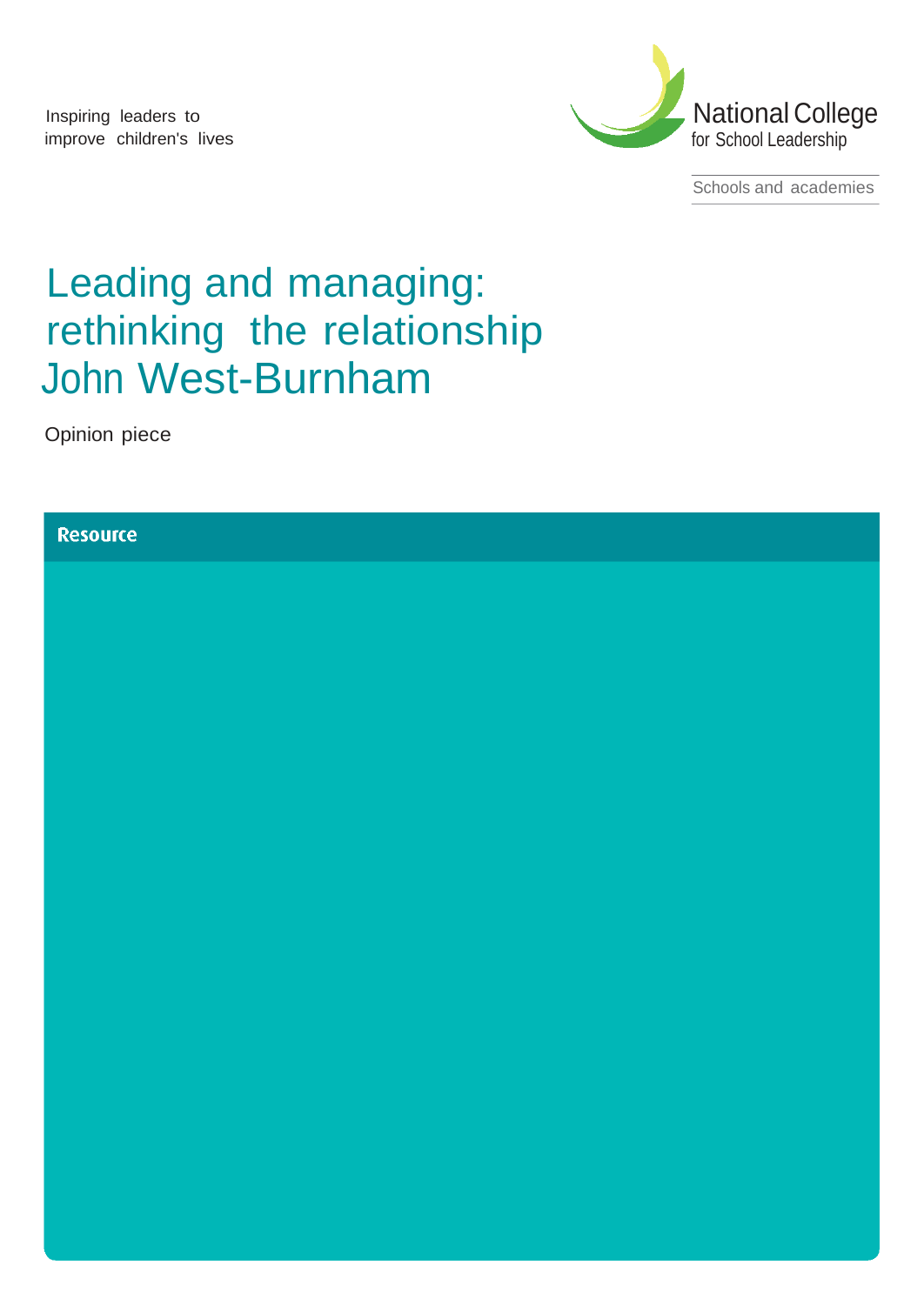# Leading and managing: rethinking the relationship John West-Burnham, Professor of Educational Leadership 1 at St Mary's University College, Twickenham

The debate about the relationship between leadership and management seems to be as much about prevailing fashion as any other factor. Look in any bookshop and there are countless titles about leadership – most of them claiming that reading a book will actually make you a better leader. Twenty years ago most masters degrees in education were concerned with management with, perhaps, a module on leadership. Today it is doubtful if such a programme would recruit, such is the emphasis on leadership. In virtually every aspect of society leadership is presented as the panacea for all social ills. At the same time there is recognition that management has a significant part to play in organisational life. Management is projected as the foundation of successful organisational functioning – without management leadership is unlikely to make any impact. The question is asked about which is worse – a school with excellent management and weak leadership or a school with poor management and outstanding leadership? The answer, of course, is that they are both dysfunctional. However the impact of not getting the balance between managing and leading right is very clear:

Effective leadership of teaching is a feature of better schools, and Ofsted's new inspection framework prioritises that aspect of leadership. In schools that are not yet good, leadership focuses too much on organisational management and not enough on pedagogy and leadership of teaching.

Ofsted 2012:6

There is a proper and natural concern about what might be described as establishing the appropriate balance between leading and managing, but this assumes that it is possible or desirable to see them as a continuum. This relationship is perhaps best understood in Bennis' well-known dictum that leadership is about 'doing the right things' and management about 'doing things right'. In other words, the difference between the strategic and the operational, the principle and the practice, the idealistic and the realistic.

The very language used indicates the perceived tensions, which may be arbitrary and artificial, between the various types of activity of staff in schools – witness the shift in many schools from middle managers to middle leaders and from senior management team to senior leadership team. While the name may have changed the essential elements of both what is done and how it is done often remain unchanged. In many ways management remains the default model – it is how most some school leaders spend most of their working days. The issue is made worse with very effective management sometimes being described as 'leadership'.

... in trying to understand what drives leadership, we have overemphasized bureaucratic, psychological and technical rational authority, seriously neglecting professional and moral authority. . . The result has been a leadership literature that borders on vacuity and a leadership practice that is not leadership at all. Sergiovanni 1992: 3

I want to argue that while management is an essential element in any organisation's effective functioning, and vital in securing the delivery of key outcomes, it should not be seen as part of a continuum with leadership. Seeing leadership and management on some sort of sliding scale will inevitably compromise the integrity of the nature of leadership and, as Sergiovanni argues, result in an understanding of leadership that is 'not leadership at all'.

There are many ways of conceptualising the tension between the competing paradigms of management and leadership, the linear and non-linear, objective and subjective, rational and emotional. If these various elements are seen as stages on a continuum then there is a real danger of compromise, dilution or confusion. Where do the boundaries lie? In many circumstances management can drive out leadership. According to the consultants PricewaterhouseCoopers (2007:6): there is the danger of a 'mindset amongst some school leaders which is often more comfortable with an operational than a strategic role.'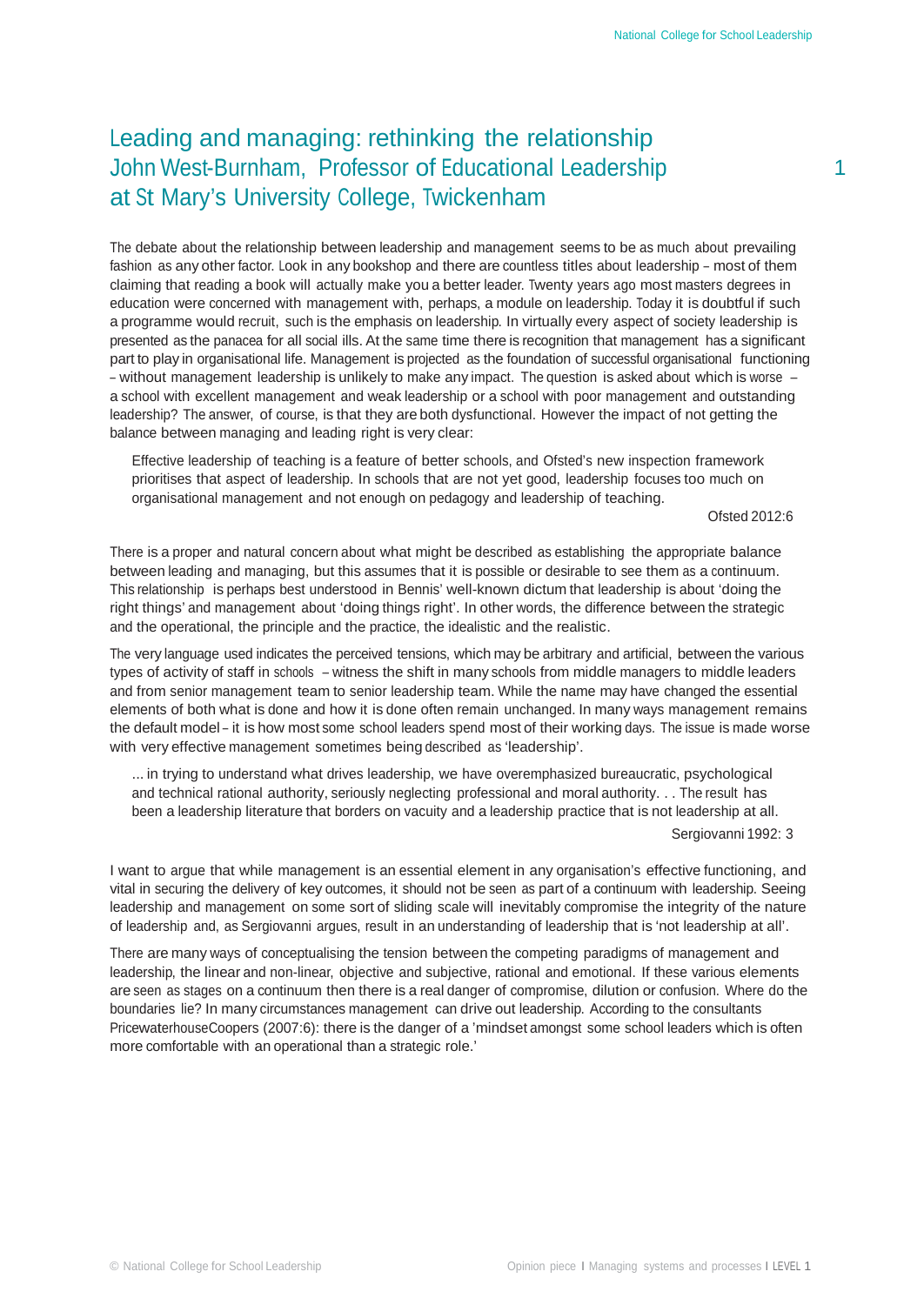**Leadership** Management Administration

Better perhaps to see the three classic components necessary to make any organisation work (leadership, management and administration) as related but quite distinct elements, as in the following diagram:

Each element is a necessary component but it is important to be very clear about their relative position within the triangle as a whole ie which occupies the greatest area and is therefore dominant. The ratio of the three component elements in the central space is where the culture of the school is decided – what is the ratio of the strategic (leadership) and the operational (management) and which determines how the school works?

McGilchrist (2009) has explored how the two hemispheres in our brains influence how we perceive and engage with the world. In simplified terms the left brain is perceived as the logical rational dimension (management) of our engagement with the world, the right brain (leadership) the social and emotional response to the world. This coincides with many definitions of the difference between management and leadership, in essence the difference between management focused on systems and structures and leadership on values and relationships.

The world of the left hemisphere, dependent on denonative language and abstraction, yields clarity and power to manipulate things that are known, fixed static, isolated, decontextualised, explicit, disembodied, general in nature but ultimately lifeless.

2009:174

This is very much the world of 'doing things right'. The right hemisphere, working in a very different way:

... yields a world of individual, changing, evolving, interconnected, implicit, incarnate, living beings within the context of the lived world, but in the nature of things never fully graspable, always imperfectly known – and to this world it exists in a relationship of care.

2009:174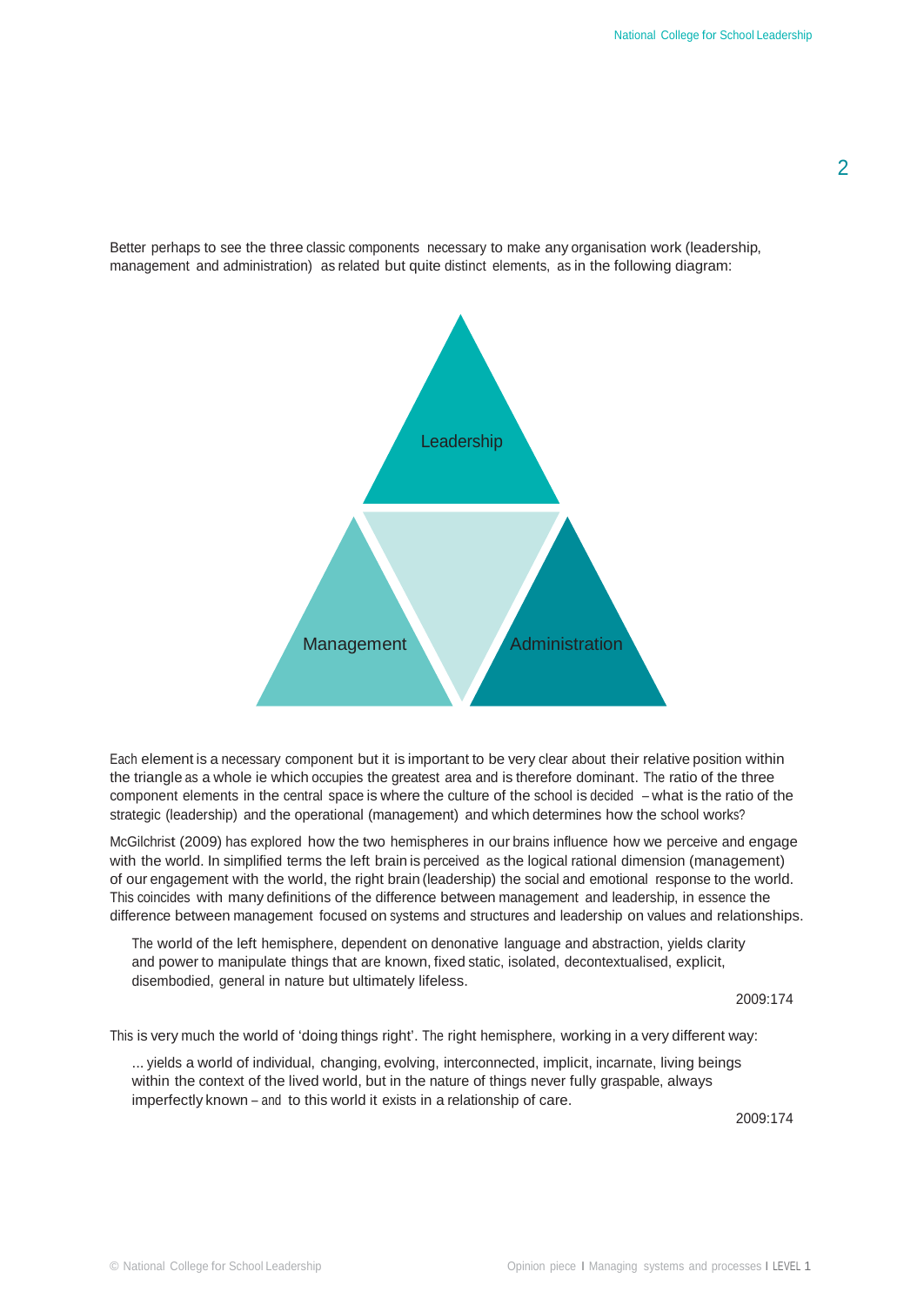These elements capture the reality of life in organisations – they are messy, full of contradictions, emotions and ambiguities. This is the world that leaders need to inhabit, not an artificially neat, rational and controllable world. For Morrison:

It is no longer possible to rely on linear models of management. Linear models of management, which underpinned the simple linear causality of the command and control mentality of hierarchical, bureaucratic organizations, have to be replaced with networked, nonlinear, emergent, mutually informing groups.

Morrison 2002:16

What would happen if the left hemisphere became dominant in the world?

In fact more and more work would come to be overtaken by the meta-process of documenting or justifying what one was doing or supposed to be doing – at the expense of the real job in the real world.

2009:429

School leaders would probably echo this last point – how much time is diverted from doing 'the real job in the real world' by managerial, bureaucratic and routine tasks. The 'real job' is transforming educational opportunities for every young person and no education system was ever transformed by being well managed – transformation requires leadership.

Leadership currently contributes to Finnish high performance not by concentrating on measurable performance outcomes, but by paying attention to the conditions, processes and goals that produce high performance. These include a common mission; a broad but unobtrusive steering system; strong municipal leadership with lots of local investment in curriculum and educational development ...

Hargreaves et al 2008:93

One of the problems with seeing leadership as part of a continuum with management is that it has the potential to reinforce models of leadership that are inappropriate to education such as hierarchy and elites – by definition there are extremes in any continuum. Another issue is that the integrity of certain aspects of leadership might be diluted or compromised. It is in 'conditions, processes and goals that leadership makes a difference'. Very simplistically, management can be quantitative and reductionist and leadership tends to be qualitative and aspirational.

Consider the following example: the parents of a child who is significantly physically disabled are very anxious that their child should be educated at your school so that they can be with their elder sibling and because they believe that their child has real academic potential. In making the application they cite the school's commitment to equity and inclusion. A leadership response might be how do we keep our promise to educate young people irrespective of their personal circumstances. If a management approach is dominant then the tendency might be to accept the principle but from a managerial perspective – to point out the difficulties in practice – problems with access, provision of specialist support and the demands on teacher time and energy not to mention worries about the schools (quantitative) performance as opposed to its (qualitative) commitment to equity.

The same sorts of moral dilemma are found with issues around admissions policies, deployment of staff, decisions to exclude pupils and issues around staff performance. The challenge for educational leaders is ensuring their decisions are ethically based:

... is that it involves values, choices, dilemmas, grey areas and character. We are constantly challenged in life to make choices about the kinds of people we are going to be and the kinds of actions we will or will not take. Ethical decision-making requires a keen sensitivity to the implications and consequences of particular choices when the facts of the matter may be unclear, or even contradictory.

Duignan 2006:76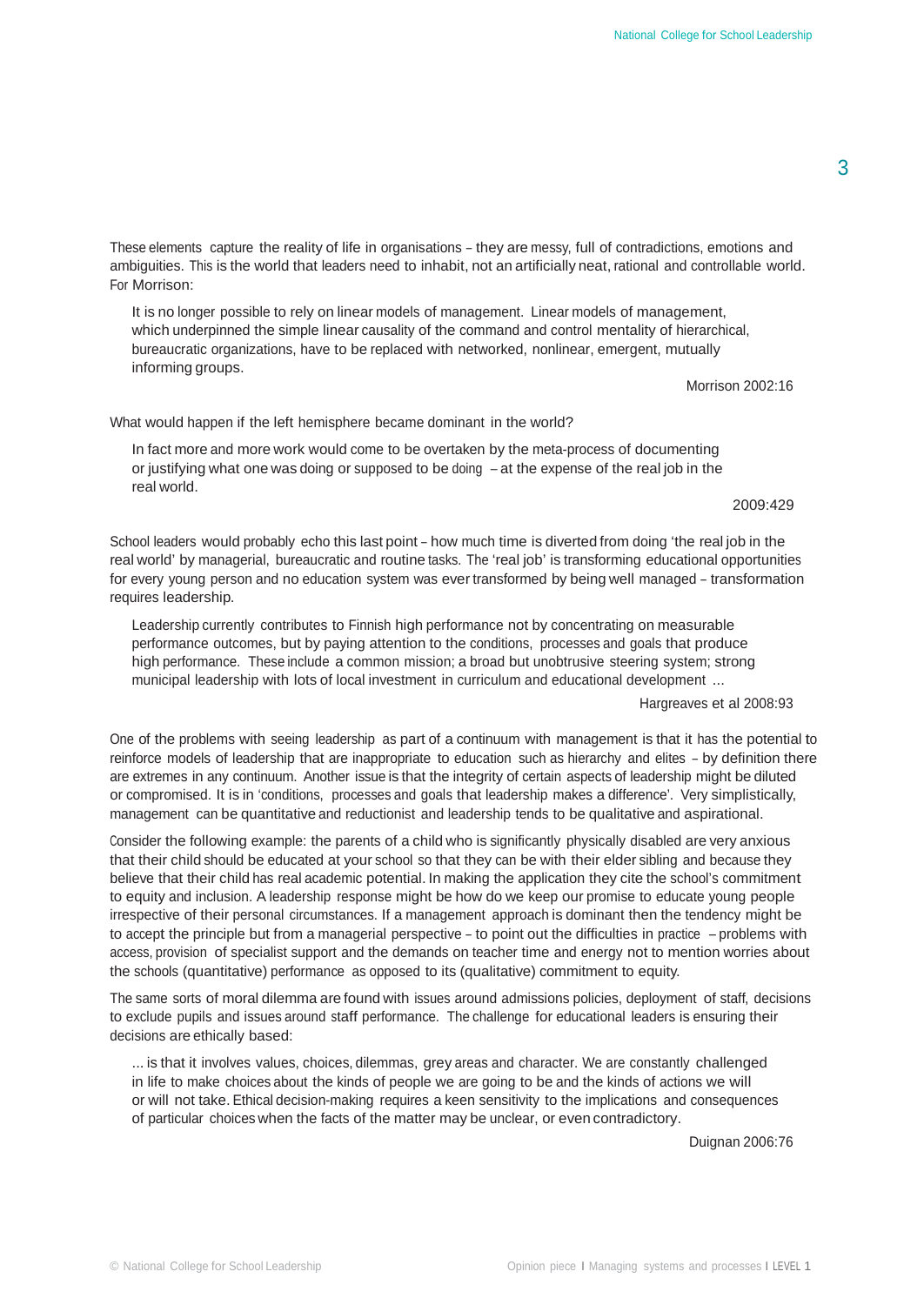Leadership is messy – inclusion and equity cannot be diluted. It is not possible, logically, to be partially inclusive or to believe in conditional equity (although people do!). The same issues emerge with regard to other dimensions of leadership such as clarity of purpose, the nature of relationships and the commitment to change. All can be ambiguous and lack clarity. The issues of focus on core purpose is demonstrated in the quotation from the Ofsted annual report quoted in the introduction to this opinion piece – sometimes internal management processes can assume greater significance than the core purpose that they are supposed to facilitate.

In the same way, the high levels of trust that are fundamental to securing sustained improvement across the whole school, are unlikely to be enabled by procedures and routines – the sort of trust that builds relational capacity is based in personal and emotional relationships, as Fullan argues:

If you want to change any relationship you have to behave your way into it. Trust comes after good experiences.

#### Fullan 2010:97

It is perhaps in the area of change that the differences between leadership and management are most dramatically highlighted. Management tends to be organisationally conservationist, concerned with the status quo and focused on incremental improvement – this is not a negative judgement, this is what management is supposed to do. Leadership has to see change as a fundamental component of the role; we need leaders because we need to change. The transition from good to outstanding cannot be managed; it has to be a process that is led.

A final issue to be considered in this discussion is the notion of the leader as model – the personification and embodiment of the values of the school or community. In many societies, one of the defining characteristics of leadership is the expectation that leaders will be the exemplification of what that society most values. This imposes an incredible burden on the individual and it may not be sustainable but in essence one of the justifications for having leaders is that they help us see how we should be. However, given the status and authority accorded to leaders, not least in schools, there does seem to be a justification for the expectation that the behaviour of leaders will model and exemplify the expectations of the community in the professional context if no other. In many respects this is why we have leaders. This is not to argue that every leader should be a paragon but rather that their actions should be seen to be ethically based, value driven and morally consistent.

This clearly calls for a model of leadership that is of a different order of significance to many models of effective management and successful headship or the limited definitions of leadership that only focus on improvement or instruction. We expect our doctors to understand the ethics underpinning their medical decisions. We expect our judges' decisions to be rooted in jurisprudence, not just the application of statute. We should therefore expect educational leaders to be firmly rooted in the ethics of education – this will be even more difficult if leadership is inhibited or compromised by pragmatic managerialism. The leader:

... needs to consider such questions as: What does it mean to be a lawyer/physician/ engineer/ educator at the present time? What are my rights, obligations and responsibilities? What does it mean to be a citizen of my community/ my region  $\angle$  the planet? What do I owe others, and especially those who – through the circumstances of birth or bad luck – are less fortunate than I am?

Gardner 2006:129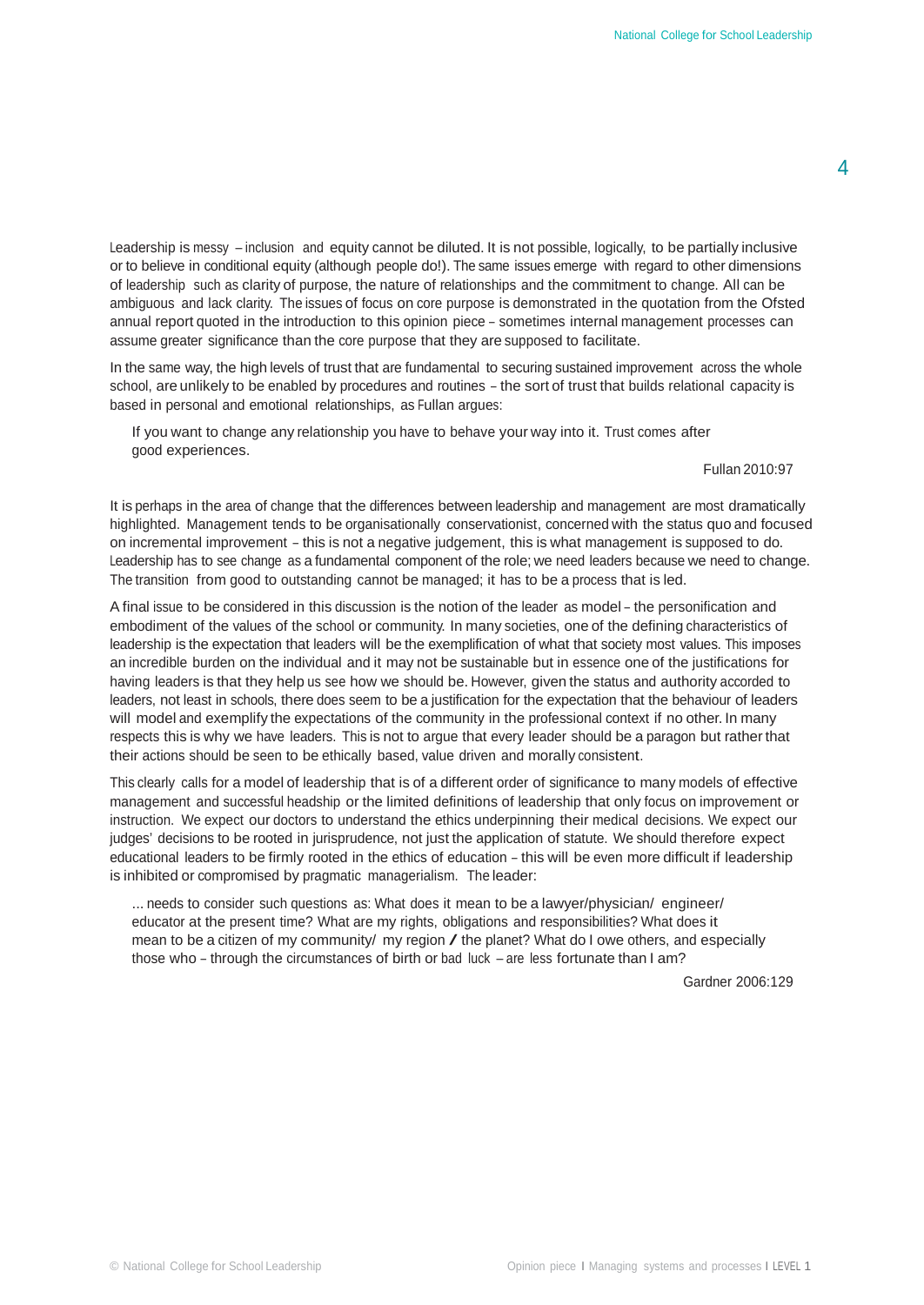## **References**

Duignan, P, 2006, Educational Leadership: Key Challenges and Ethical Tensions, Cambridge, CUP Fullan, M, 2010, All Systems Go, Thousand Oaks Ca, Corwin Gardner, H, 2006, Five Minds for the Future, Boston, Harvard Business School Press Hargreaves, A, Halasz, G and Pont, B, 2008, The Finnish approach to system leadership in Pont B et al, 2008 McGilchrist, I, 2009, The Master and his Emissary, London, Yale University Press Morrison, K, 2002, School Leadership and Complexity Theory, London, RoutledgeFalmer Ofsted, 2012, HMCI Annual Report 2011/2012 Pont, B, Nusche, D, Hopkins, D, 2008, Improving School Leadership Volume 2: Case Studies on System Leadership, Paris, OECD

PricewaterhouseCoopers LLP, 2007, Independent Study into School Leadership